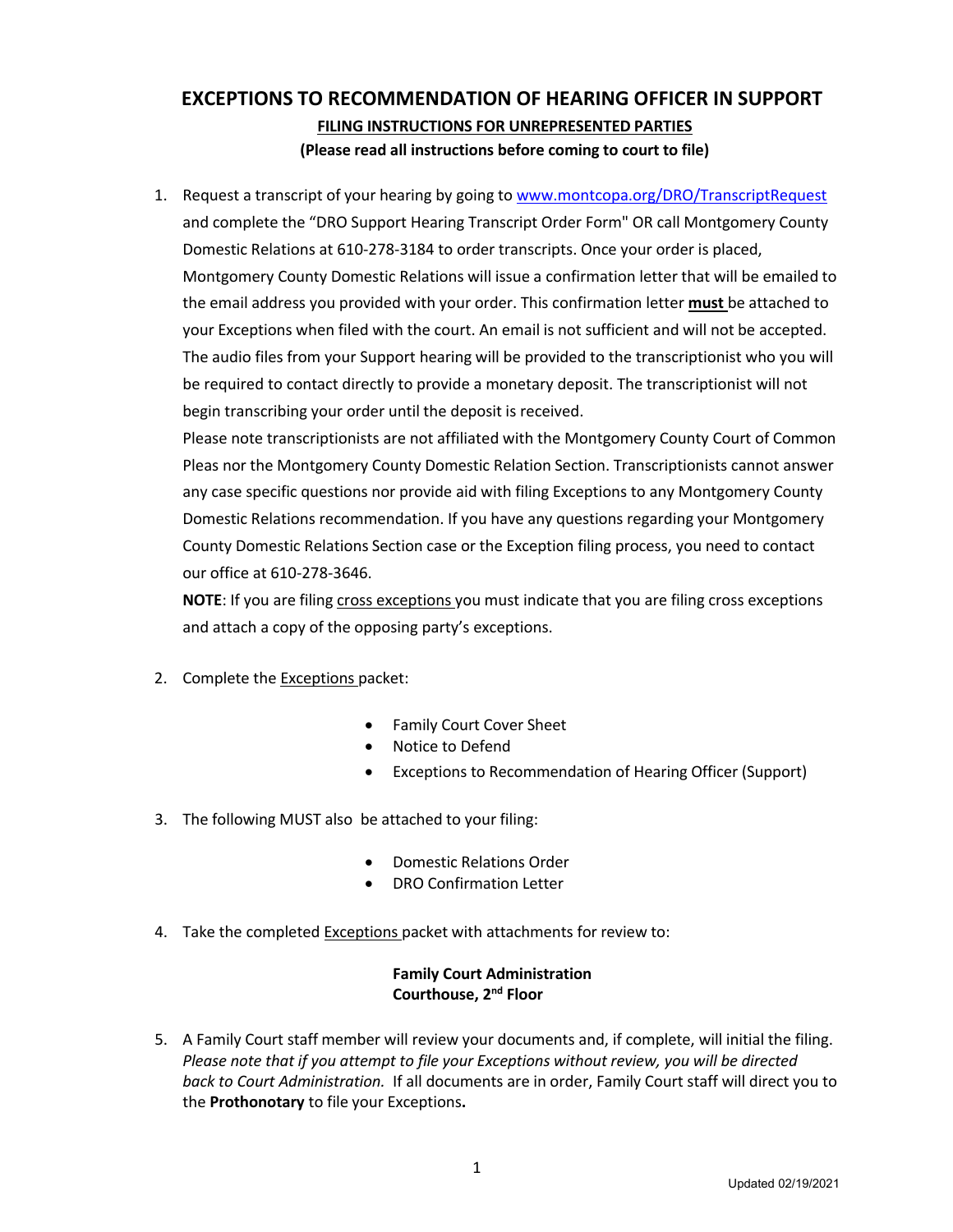6. Take your completed packet with attachments and filing fee in the form of cash, money order or cashier's check to:

### **Prothonotary Courthouse, 1st Floor**

The current fee can be found at www.montcopa.org/DocumentCenter/View/19417 under "Support Exceptions".

- 7. File all documents (Exceptions packet with attachments) at the front counter in the **Prothonotary**. The Prothonotary staff will return your original documents to you after filing and scanning.
- 8. You must serve a complete copy of your filing with attachments upon:

**1.)** the OTHER PARTY in the case OR THEIR ATTORNEY,

**and**

### **2.)** the DOMESTIC RELATIONS OFFICE

The Prothonotary File Room will make 2 copies of your filing for a nominal fee or you may take your filing with you to make your own 2 copies.

You can serve the copies by regular mail, certified mail or hand delivery.

9. After the copies of your filing has been mailed or hand delivered, the Certificate of Service must be completed with:

Date of mailing/hand delivery Name and address it was mailed or delivered to Manner of service Your signature & date

10. The completed Certificate of Service must be mailed or hand delivered to the Prothonotary address on the form:

> **Prothonotary P.O. Box 311 Norristown, PA 19404**

11. Once you have completed all the steps above and the transcripts have been received by the court, your assigned Judge will issue a briefing schedule and argument date, which you will receive by mail.

# **PLEASE MAKE CERTAIN THAT THE DOMESTIC RELATIONS OFFICE AND THE PROTHONOTARY HAVE YOUR CORRECT ADDRESS AT ALL TIMES TO ENSURE YOU RECEIVE NOTIFICATIONS.**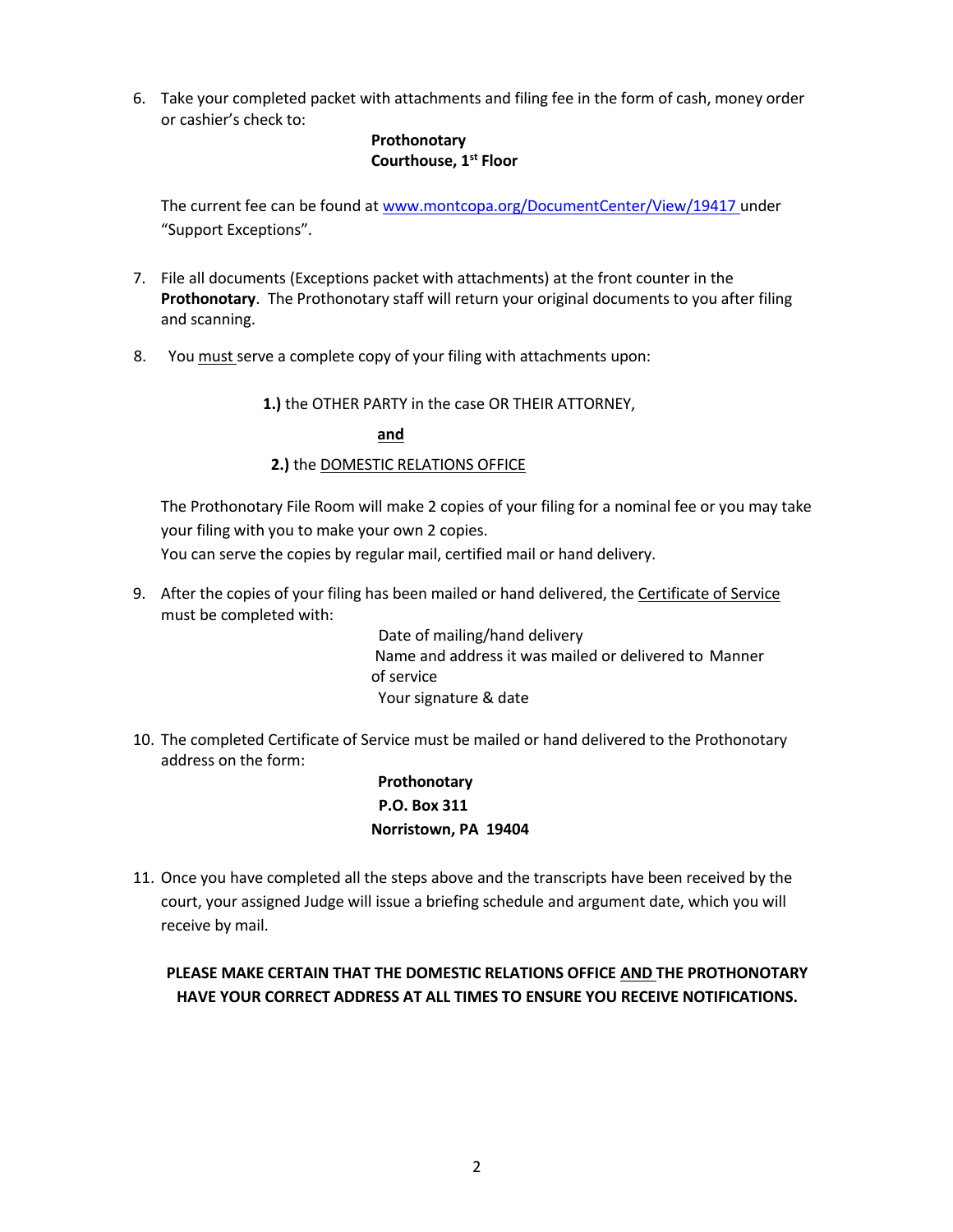# **FAMILY COURT COVER SHEET**

|     | NO:                                                 |
|-----|-----------------------------------------------------|
|     | ID:<br>Attorney for Plaintiff                       |
|     | Attorney for Plaintiff Phone Number & Email Address |
| VS. | Plaintiff Phone Number & Email Address (REQUIRED)   |
|     | ID:<br>Attorney for Defendant                       |
|     | Attorney for Defendant Phone Number & Email Address |
|     | Defendant Phone Number & Email Address (REQUIRED)   |

### AVERMENT OF CONSOLIDATION

On the space below, please provide the docket number of all other companion cases associated with this case (including any closed files involving the same party-litigants) that related to:

| $\mathbf{1}$ . | Divorce Annulment                                       |    | Support               |
|----------------|---------------------------------------------------------|----|-----------------------|
| 3.             | Equitable Distribution                                  | 4. | Paternity             |
| 5.             | Custody/Visitation                                      | 6. | <b>Special Relief</b> |
|                | Outstanding/Temporary/Final Protection from Abuse Order |    |                       |

I certify that the information provided above is comprehensive and complete to the best of my

knowledge and that I have formally entered my appearance for the case captioned above:

BY: \_\_\_\_\_\_\_\_\_\_\_\_\_\_\_\_\_\_\_\_\_\_\_\_\_\_\_\_\_\_\_\_\_\_\_\_\_\_\_\_\_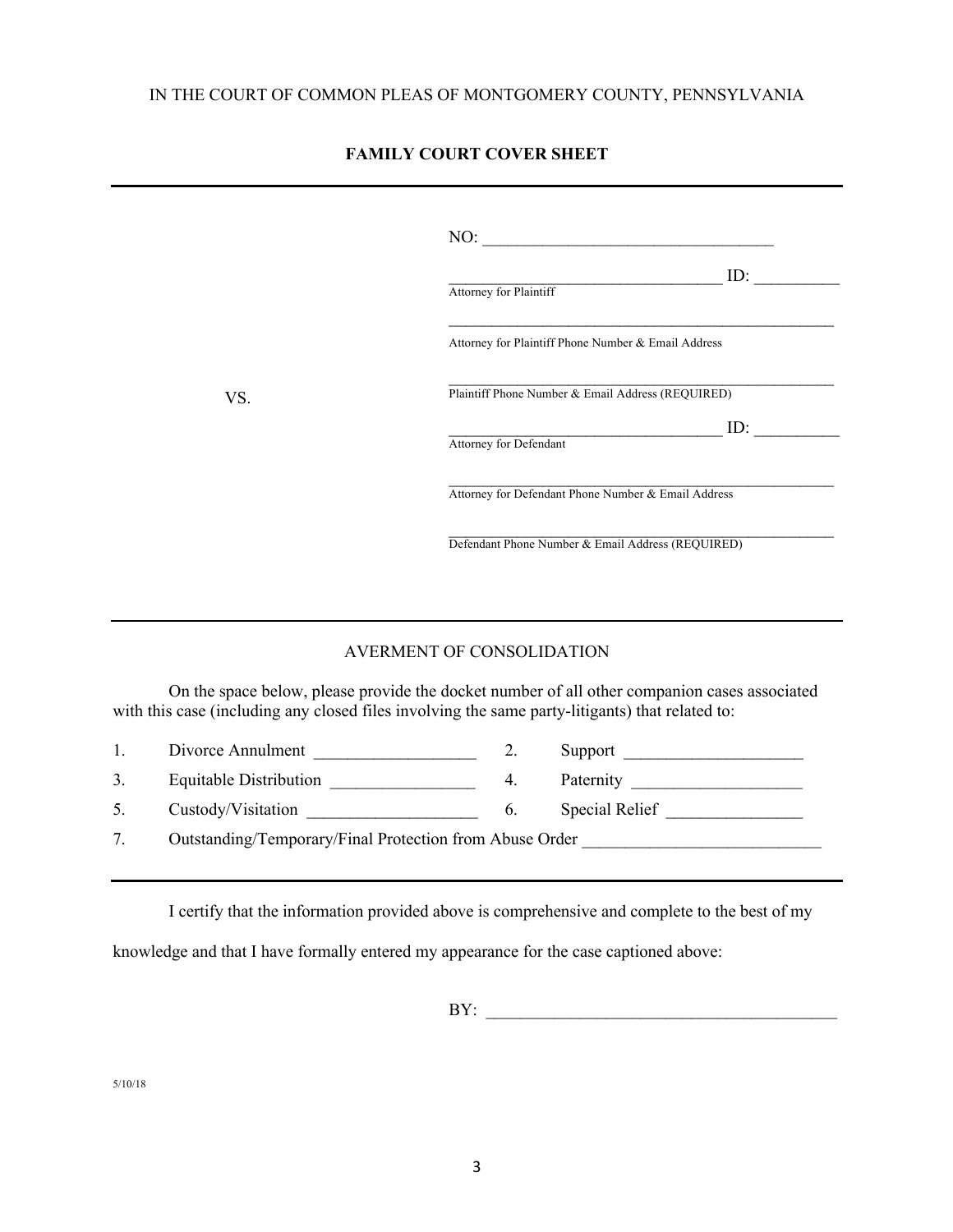#### IN THE COURT OF COMMON PLEAS OF MONTGOMERY COUNTY, PENNSYLVANIA

### **FAMILY DIVISION**

\_\_\_\_\_\_\_\_\_\_\_\_\_\_\_\_\_\_\_\_\_\_\_\_\_\_\_\_\_\_\_\_\_\_\_\_ NO: \_\_\_\_\_\_\_\_\_\_\_\_\_\_\_\_\_\_\_\_\_\_\_\_\_\_\_\_

vs.

\_\_\_\_\_\_\_\_\_\_\_\_\_\_\_\_\_\_\_\_\_\_\_\_\_\_\_\_\_\_\_\_\_\_\_\_

### **NOTICE TO DEFEND**

You have been sued in court. If you wish to defend against the claims set forth in the following pages, you must take action within twenty (20) days after this complaint and notice are served, by entering a written appearance personally or by attorney and filing in writing with the court your defenses or objections to the claims set forth against you. You are warned that if you fail to do so the case may proceed without you and a judgment may be entered against you by the court without further notice for any money claimed in the complaint or for any other claim or relief requested by the filer. You may lose money or property or other rights important to you.

YOU SHOULD TAKE THIS PAPER TO YOUR LAWYER AT ONCE. IF YOU DO NOT HAVE A LAWYER, GO TO OR TELEPHONE THE OFFICE SET FORTH BELOW. THIS OFFICE CAN PROVIDE YOU WITH INFORMATION ABOUT HIRING A LAWYER.

IF YOU CANNOT AFFORD TO HIRE A LAWYER, THIS OFFICE MAY BE ABLE TO PROVIDE YOU WITH INFORMATION ABOUT AGENCIES THAT MAY OFFER LEGAL SERVICES TO ELIGIBLE PERSONS AT A REDUCED FEE OR NO FEE.

> LAWYER REFERENCE SERVICE MONTGOMERY BAR ASSOCIATION 100 WEST AIRY STREET (REAR) NORRISTOWN, PA 19401

(610)279-9660, EXTENSION 201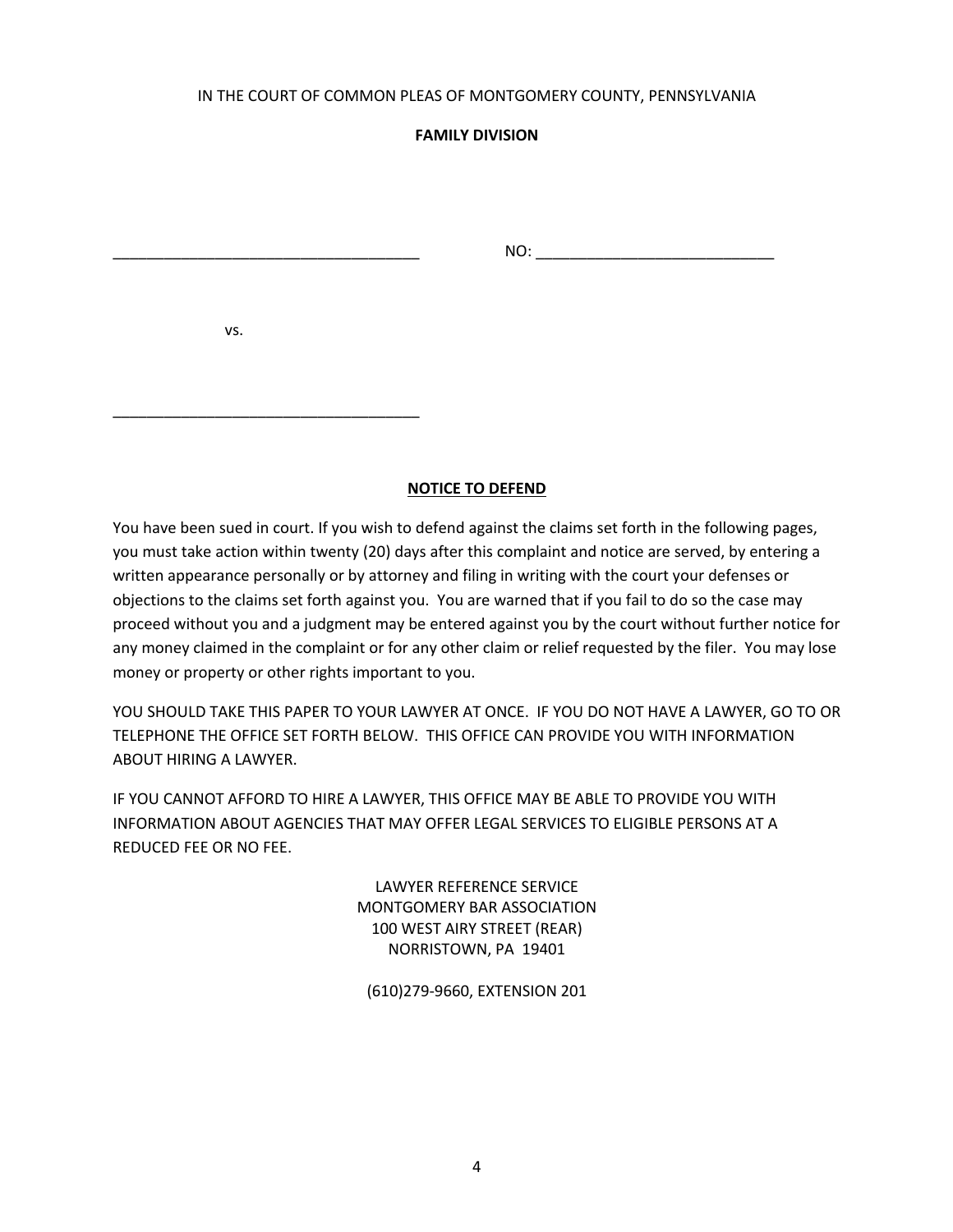### **IN THE COURT OF COMMON PLEAS OF MONTGOMERY COUNTY, PENNSYLVANIA**

# **FAMILY DIVISION**

|                                  |                                                                                                                                                                                                                                       |                | No:                                                                                                                                                                                                                                                         |
|----------------------------------|---------------------------------------------------------------------------------------------------------------------------------------------------------------------------------------------------------------------------------------|----------------|-------------------------------------------------------------------------------------------------------------------------------------------------------------------------------------------------------------------------------------------------------------|
|                                  | VS.                                                                                                                                                                                                                                   |                |                                                                                                                                                                                                                                                             |
|                                  |                                                                                                                                                                                                                                       |                | <b>EXCEPTIONS TO RECOMMENDATION OF THE HEARING OFFICER IN SUPPORT</b>                                                                                                                                                                                       |
|                                  | Date of Recommended Order:<br><u>Letter</u> and the setter and the setter and the setter and the setter and the setter and the setter and setter and the setter and setter and setter and setter and setter and setter and setter and |                |                                                                                                                                                                                                                                                             |
|                                  |                                                                                                                                                                                                                                       |                |                                                                                                                                                                                                                                                             |
|                                  | <b>Attorney for Plaintiff or Pro Se Party</b>                                                                                                                                                                                         |                | Attorney for Defendant or Pro Se Party                                                                                                                                                                                                                      |
| Name                             |                                                                                                                                                                                                                                       |                | Name                                                                                                                                                                                                                                                        |
| Address                          |                                                                                                                                                                                                                                       |                | <b>Address</b>                                                                                                                                                                                                                                              |
| Phone No.                        |                                                                                                                                                                                                                                       |                | Phone No.                                                                                                                                                                                                                                                   |
|                                  |                                                                                                                                                                                                                                       |                | Transcript Request is attached. (email receipt or other indication from transcription service)                                                                                                                                                              |
| Name of Party filing Exceptions: |                                                                                                                                                                                                                                       |                |                                                                                                                                                                                                                                                             |
| Circle one:                      | Plaintiff                                                                                                                                                                                                                             | Defendant      |                                                                                                                                                                                                                                                             |
|                                  |                                                                                                                                                                                                                                       | <b>NOTICE:</b> |                                                                                                                                                                                                                                                             |
|                                  | DOMESTIC RELATIONS ORDER IS NOT ATTACHED.                                                                                                                                                                                             |                | THIS FILING WILL NOT BE ACCEPTED IF PROOF OF THE TRANSCRIPT REQUEST AND A COPY OF YOUR                                                                                                                                                                      |
|                                  |                                                                                                                                                                                                                                       |                | YOU MUST FILE AN AFFIDAVIT OF SERVICE WITH THE COURT VERIFYING THAT THIS DOCUMENT WAS<br>SERVED ON ALL PARTIES. THE FILING PARTY MUST SERVE A FULL COPY OF THIS DOCUMENT UPON THE<br>OPPOSING PARTY, ATTORNEYS, IF ANY, AND THE DOMESTIC RELATIONS SECTION. |
|                                  |                                                                                                                                                                                                                                       |                | The Hearing Officer erred in the calculation of support, findings of fact, and conclusions of law as                                                                                                                                                        |

**follows:**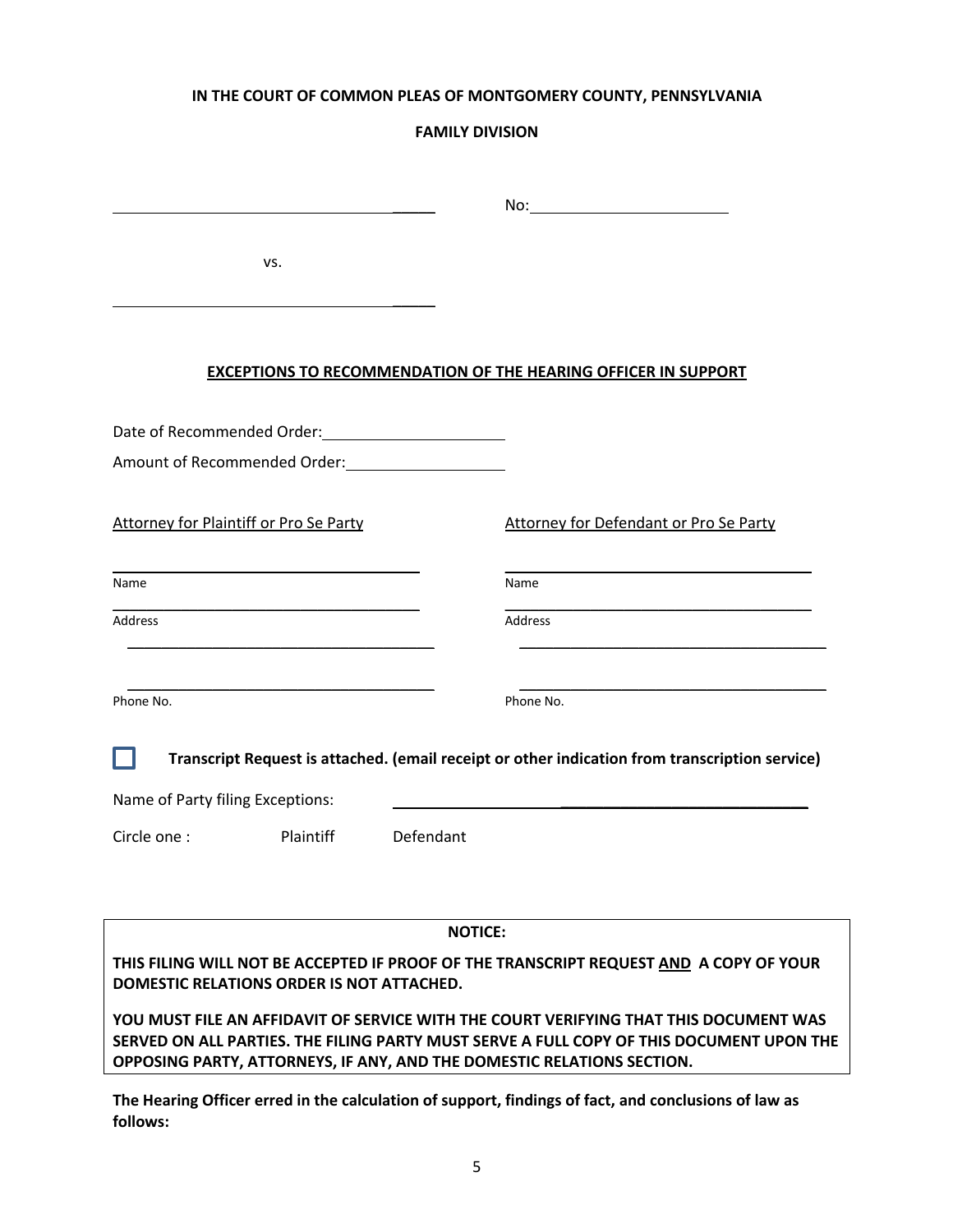**(Failure to cite a valid reason as to findings of fact or conclusion of law, or to attend the master's hearing may result in a dismissal of the exceptions.)**



**I verify that the statements made in this Exceptions to Recommendation of the Hearing Officer in Support are true and correct to the best of my knowledge and belief. I understand that false statements made herein are subject to the penalties of 18 PA. C.S., Subsection 4904, relating to unsworn falsification to authorities.**

**Date: \_\_\_\_\_\_\_\_\_\_\_\_\_ Signature \_\_\_\_\_\_\_\_\_\_\_\_\_\_\_\_\_\_\_\_\_\_\_\_\_\_\_\_\_\_\_\_\_\_\_\_\_\_\_\_\_\_\_\_\_\_\_\_\_\_**